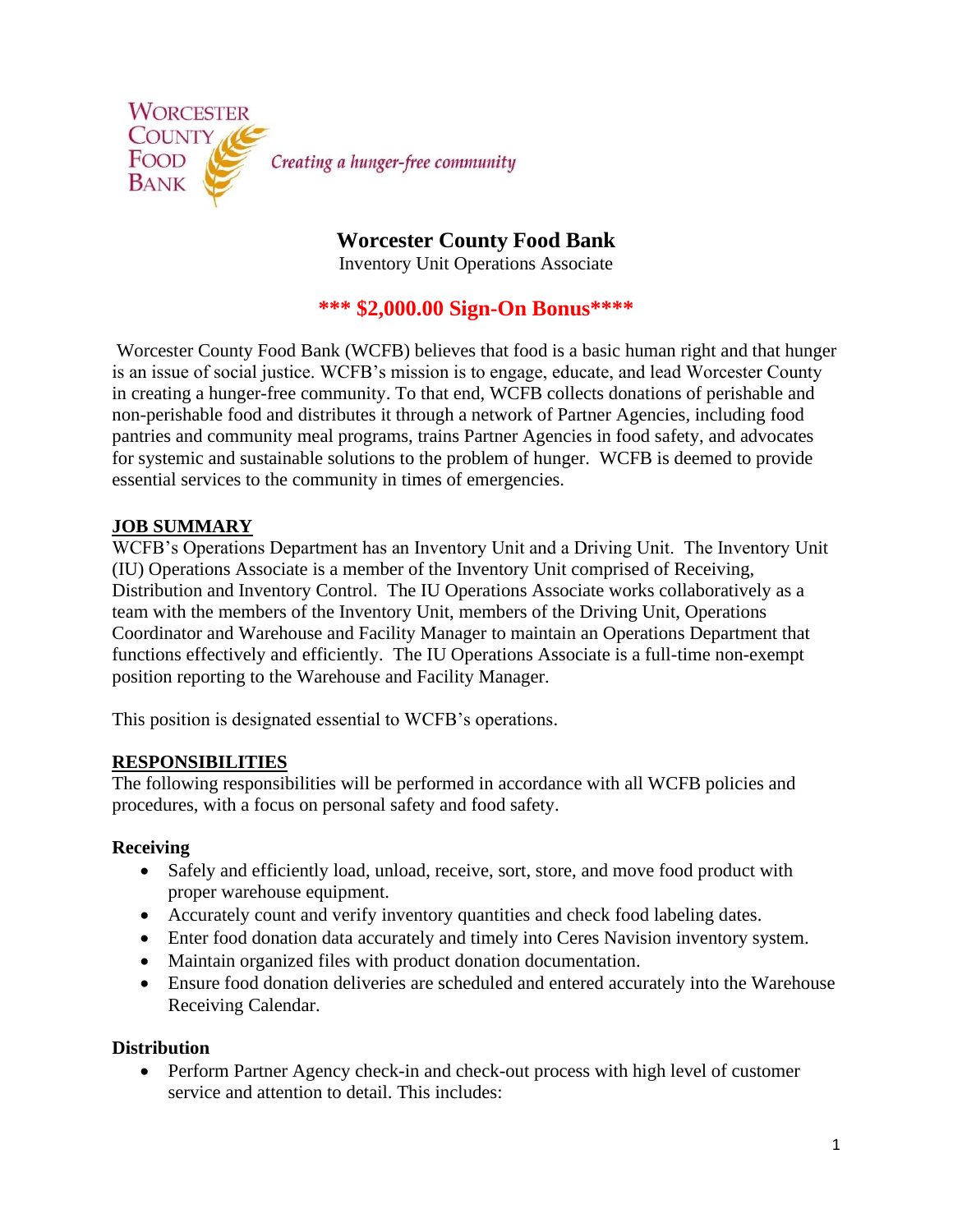- o greeting Partner Agency representatives, verifying they are authorized to pick up food and communicating any timely information.
- o contacting Agency Relations Staff if there are questions or concerns regarding Partner Agencies, for example, an unauthorized representative.
- o weighing and counting boxes and cases of food.
- o helping unload the food from the cart onto the rollers.
- o entering data in Ceres Navision.
- o generating Partner Agency Invoices.
- Work collaboratively with other Operations Associates and Operations Coordinator in the Inventory Unit to ensure the distribution areas of food (cooler, freezer, and distribution floor) are ready for Partner Agencies before 8 am every day.
- Monitor distribution areas of food during warehouse hours to make sure they are organized and clean, and that product is always available.

# **Inventory Control**

- Oversee inventory of food product, including moving, storing, labeling, rotating, and counting, complete accurate inventory paperwork and other related tasks.
- Generate timely, complete, and accurate records of food received, distributed, and discarded.
- Perform weekly cycle counts.
- Perform monthly inventory counts.

# **General Warehouse Operations**

- Operate warehouse equipment, including forklift and pallet jack, and report any issues to the Warehouse and Facility Manager.
- Complete forklift operation training within 90 days of hire and maintain forklift certification.
- Maintain a clean and safe working environment by managing trash, washing, vacuuming, sweeping, or other cleaning processes.
- Attain ServSafe Food Safety Manager's Certification within 6 months of hire and maintain current certification. WCFB provides ServSafe training.
- Ensure AIB standards are followed and maintained.
- Participate in and support all food safety activities, trainings and operational efforts associated with American Institute of Baking AIB), Feeding America, MA Department of Public Health, and other regulatory compliance.
- Verify and document product & facility temperatures.
- Perform tasks associated with pest control, facility cleaning and basic facility maintenance.
- Assist in ensuring compliance with WCFB personal and food safety policies by Partner Agency representatives, volunteers, contractors and other visitors while they are in the warehouse.
- Pull food orders for deliveries to Partner Agencies in collaboration with Operations Associates in the Driving Unit.
- Provide support for community food drives in cooperation with other WCFB staff.
- Perform other tasks as assigned by Warehouse and Facility Manager (Supervisor).